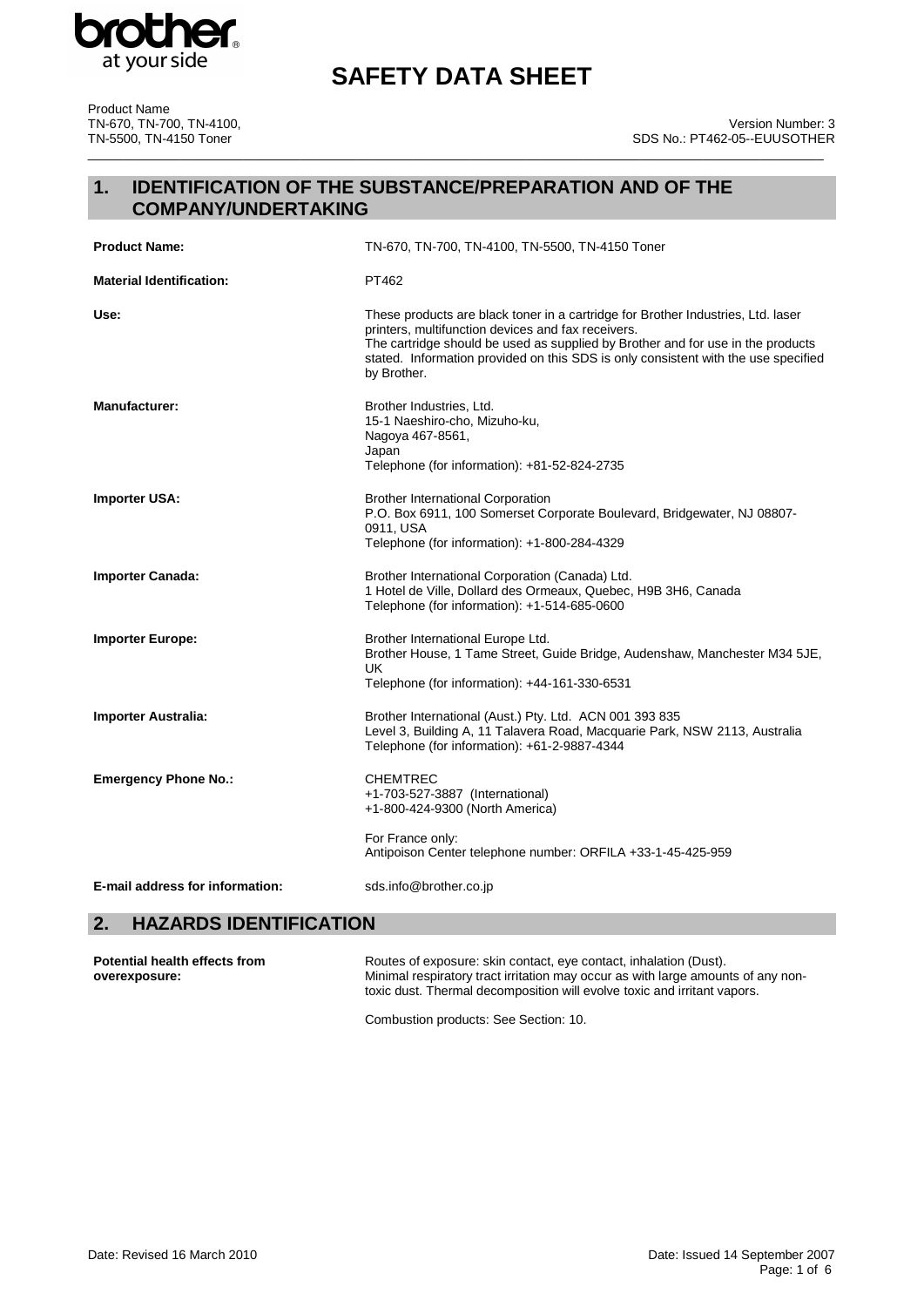

Product Name TN-670, TN-700, TN-4100, TN-5500, TN-4150 Toner

# **SAFETY DATA SHEET**

### Version Number: 3 SDS No.: PT462-05--EUUSOTHER

| <b>Potential Health Effects:</b> | Routes of exposure:<br>skin contact, eye contact, inhalation (Dust).<br>Inhalation (Dust). For large quantities:<br>May cause irritation to the respiratory system.<br>Effects and Symptoms - Increased difficulty in breathing. Sneezing. Coughing.<br>Use this product as intended in order to prevent the dust leakage that leads to<br>exposure. |
|----------------------------------|------------------------------------------------------------------------------------------------------------------------------------------------------------------------------------------------------------------------------------------------------------------------------------------------------------------------------------------------------|
|                                  | Skin Contact:<br>No specific effects and/or symptoms have been reported or known.                                                                                                                                                                                                                                                                    |
|                                  | Eye Contact:<br>May cause eye irritation. Use this product as intended in order to prevent the dust<br>leakage that leads to exposure.                                                                                                                                                                                                               |
|                                  | Ingestion:<br>May cause stomach ache. Unlikely route of exposure.                                                                                                                                                                                                                                                                                    |
| <b>Special Hazards:</b>          | May form explosible dust clouds in air.                                                                                                                                                                                                                                                                                                              |
| <b>EU Classification:</b>        | Not classified as hazardous according to EU Directive 1999/45/EC.                                                                                                                                                                                                                                                                                    |
| <b>Australia Classification:</b> | Not classified as hazardous according to the criteria of NOHSC.                                                                                                                                                                                                                                                                                      |

# **3. COMPOSITION/INFORMATION ON INGREDIENTS**

**Chemical Name:** Styrene-acrylate Toner (Mixture).

| <b>Chemical Name</b>        | CAS No.      | EC No.          | %W/W        | EU Hazard Symbols | EU Risk Phrases |
|-----------------------------|--------------|-----------------|-------------|-------------------|-----------------|
| Styrene-acrylate copolymer  | 25767-47-9   | Not applicable. | $80 - 90$   | Not classified.   | Not classified. |
| Carbon Black (bound)        | 1333-86-4    | 215-609-9       | $5 - 7$     | Not classified.   | Not classified. |
| <b>Fatty Acid Ester</b>     | Confidential | Confidential    | $4 - 6$     | Not classified.   | Not classified. |
| <b>PMMA</b>                 | 9011-14-7    | Not applicable. | $0.5 - 1.5$ | Not classified.   | Not classified. |
| Silicon Dioxide (amorphous) | 7631-86-9    | 231-545-4       |             | Not classified.   | Not classified. |

# **4. FIRST AID MEASURES**

General: If symptoms persist, obtain medical attention.

| Inhalation:                         | Obtain immediate medical attention. In case of accident by inhalation remove<br>casualty to fresh air and keep at rest.             |
|-------------------------------------|-------------------------------------------------------------------------------------------------------------------------------------|
| <b>Skin Contact:</b>                | Remove contaminated clothing immediately and wash affected skin with plenty of<br>water or soap and water.                          |
| Eye Contact:                        | Obtain medical attention. If substance has got into the eyes, immediately wash<br>out with plenty of water for at least 15 minutes. |
| Ingestion:                          | Obtain immediate medical attention. Wash out mouth with water and give 200-<br>300 ml (half a pint) of water to drink.              |
| 5.<br><b>FIRE-FIGHTING MEASURES</b> |                                                                                                                                     |

| <b>Extinguishing Media:</b>     | Extinguish preferably with dry chemical, Carbon dioxide, Water spray, Foam. |
|---------------------------------|-----------------------------------------------------------------------------|
| Unsuitable Extinguishing Media: | Do not use water jet.                                                       |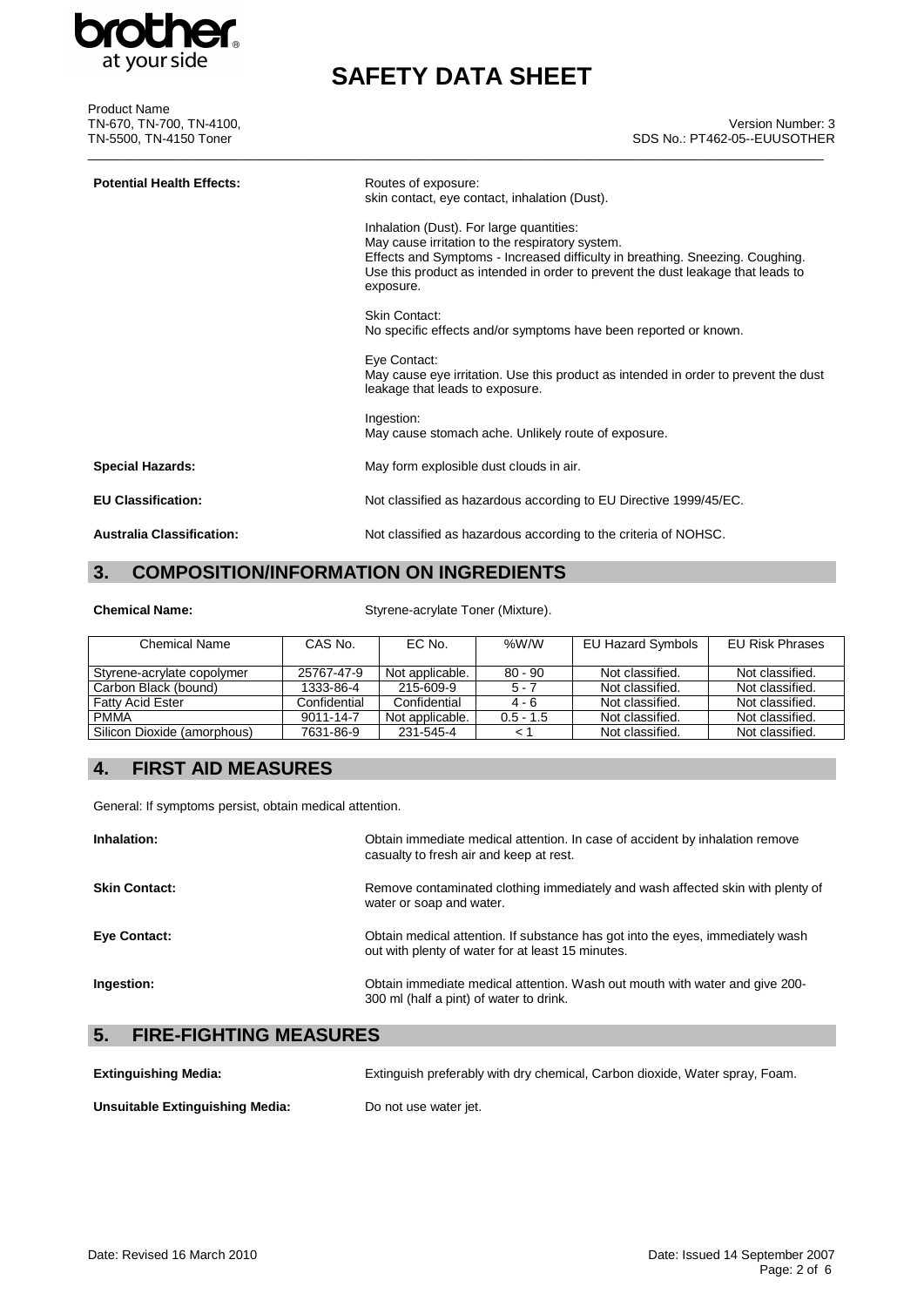

# **SAFETY DATA SHEET**

| <b>Product Name</b><br>TN-670, TN-700, TN-4100,<br>TN-5500, TN-4150 Toner | Version Number: 3<br>SDS No.: PT462-05--EUUSOTHER                                                                                                                                                                                                                                                                                                                                                                                                                                                                                                  |
|---------------------------------------------------------------------------|----------------------------------------------------------------------------------------------------------------------------------------------------------------------------------------------------------------------------------------------------------------------------------------------------------------------------------------------------------------------------------------------------------------------------------------------------------------------------------------------------------------------------------------------------|
| <b>Special firefighting procedures:</b>                                   | Do not use high-pressure water in order to prevent creating a dust cloud and<br>spreading fire dust. Use appropriate respirator for carbon monoxide and carbon<br>dioxide. Wear positive pressure self-contained breathing apparatus (SCBA)<br>during the attack phase of firefighting operations and during cleanup in enclosed<br>or poorly ventilated areas immediately after a fire. Personnel not having suitable<br>respiratory protection must leave the area to prevent significant exposure to toxic<br>combustion gases from any source. |
| Unusual fire and explosion hazards:                                       | May form explosible dust clouds in air. Combustion products: See Section: 10.                                                                                                                                                                                                                                                                                                                                                                                                                                                                      |
| <b>Explosion limits:</b>                                                  | Lower = $40$ g/m <sup>3</sup>                                                                                                                                                                                                                                                                                                                                                                                                                                                                                                                      |
| <b>ACCIDENTAL RELEASE MEASURES</b><br>6.                                  |                                                                                                                                                                                                                                                                                                                                                                                                                                                                                                                                                    |
| <b>Personal Protection:</b>                                               | Avoid generation of dust. Do not breathe dust.<br>A suitable dust mask or dust respirator with filter type A/P may be appropriate.                                                                                                                                                                                                                                                                                                                                                                                                                 |
| <b>Environmental Precautions:</b>                                         | Prevent substance entering sewers. Washings must be prevented from entering<br>surface water drains.                                                                                                                                                                                                                                                                                                                                                                                                                                               |
| <b>Methods for Cleaning Up:</b>                                           | Sweep the spilt toner or remove it with a vacuum cleaner and transfer into a<br>sealed container carefully. Sweep slowly to minimize generation of dust during<br>clean-up. If a vacuum cleaner is used, the motor must be rated as dust explosion-<br>proof.                                                                                                                                                                                                                                                                                      |

Potential for very fine particles to be taken into the vacuum only to be passed back into the environment due to pore size in the bag or filter.

DISPOSAL CONSIDERATIONS - See Section: 13.

# **7. HANDLING AND STORAGE**

Handling: **Handling:** Keep out of the reach of children. Avoid dust generation. Avoid inhalation of high concentrations of dust. Avoid contact with eyes.

**Storage:** Storage: **Keep out of the reach of children. Keep away from oxidizing agents.** 

# **8. EXPOSURE CONTROLS/PERSONAL PROTECTION**

| <b>Occupational Exposure Limits:</b>    |                        |                                                                                                          |                  |                                                                                                                                                                                                            |  |
|-----------------------------------------|------------------------|----------------------------------------------------------------------------------------------------------|------------------|------------------------------------------------------------------------------------------------------------------------------------------------------------------------------------------------------------|--|
| <b>SUBSTANCE</b>                        | CAS No.                | OSHA PEL                                                                                                 | <b>ACGIH TLV</b> | EU IOELV                                                                                                                                                                                                   |  |
| Carbon Black                            | 1333-86-4              | $3.5 \text{ mg/m}^3$ TWA                                                                                 | 3.5 mg/m $3$ TWA | None.                                                                                                                                                                                                      |  |
| Silicon Dioxide (amorphous)             | 7631-86-9              | 20mppcf<br>$80$ (mg/m <sup>3</sup> )/%SiO <sub>2</sub>                                                   | None.            | None.                                                                                                                                                                                                      |  |
| <b>Additional Information:</b>          |                        |                                                                                                          |                  | USA OSHA PEL (TWA): 15 mg/m <sup>3</sup> (Total Dust) 5mg/m <sup>3</sup> (Respirable Fraction).<br>ACGIH TLV (TWA): 10 mg/m <sup>3</sup> (Inhalable particles) 3 mg/m <sup>3</sup> (Respirable particles). |  |
| <b>Environmental Exposure Controls:</b> | Not normally required. |                                                                                                          |                  |                                                                                                                                                                                                            |  |
| <b>Ventilation:</b>                     |                        | Good general ventilation should be sufficient under normal use.                                          |                  |                                                                                                                                                                                                            |  |
| <b>Personal Protection:</b>             |                        | as in the event of large spill), the following should be applied:                                        |                  | Not normally required. For use other than in normal operating procedures (such                                                                                                                             |  |
|                                         |                        | Eye/face: Goggles.<br>Skin: Protective gloves.<br>Respirators: Dust mask. (Large spillages: Respirator). |                  |                                                                                                                                                                                                            |  |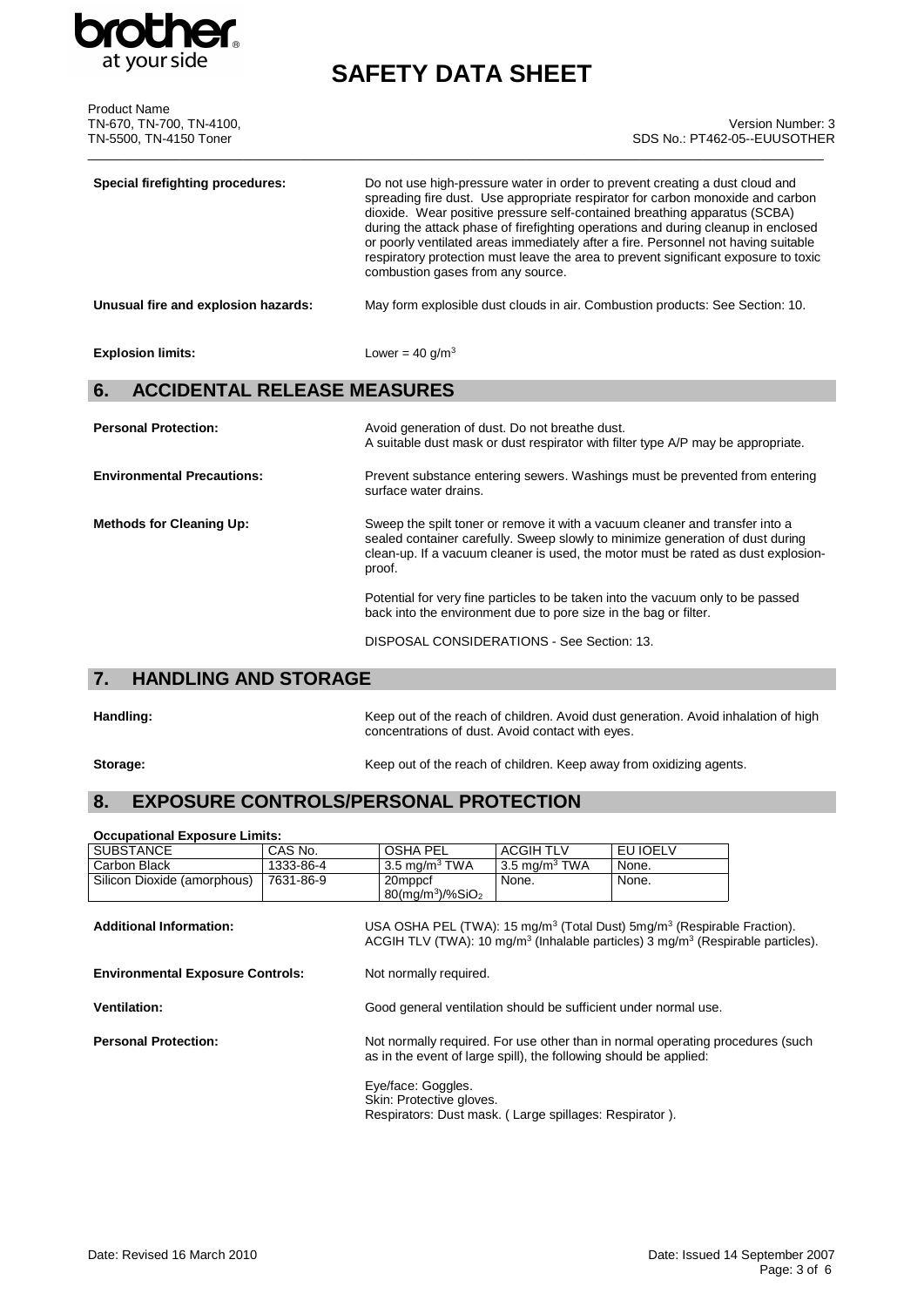

# **SAFETY DATA SHEET**

\_\_\_\_\_\_\_\_\_\_\_\_\_\_\_\_\_\_\_\_\_\_\_\_\_\_\_\_\_\_\_\_\_\_\_\_\_\_\_\_\_\_\_\_\_\_\_\_\_\_\_\_\_\_\_\_\_\_\_\_\_\_\_\_\_\_\_\_\_\_\_\_\_\_\_\_\_\_\_\_\_\_\_\_\_\_\_\_\_\_\_\_\_\_\_\_\_\_\_\_\_\_\_\_

Product Name TN-670, TN-700, TN-4100, TN-5500, TN-4150 Toner

#### Version Number: 3 SDS No.: PT462-05--EUUSOTHER

## **9. PHYSICAL AND CHEMICAL PROPERTIES**

- **pH (Value):** Not applicable.<br> **Form:** Powder. Color:<br>Odor: **Boiling Point (°C):**<br>Melting Point (°C): **Vapor Pressure (Pascal):** Not applicable<br> **Specific Gravity:** 1.15 (H<sub>2</sub>O=1). **Specific Gravity: Viscosity (mPa.s):** Not applicable.<br>
Flash Point (°C): Not applicable. **Flash Point (°C):**<br>Explosive Properties: **Explosive Properties:** Explosion limits lower - 40 g/m<sup>3</sup>. **Flammable Powder Class:** No data.<br> **Vapor Density (Air=1):** Not applicable. **Vapor Density (Air=1):** Not applicable. Not applicable. Not applicable. No data. **Partition Coefficient (n-Octanol/water): Relative Evaporation Rate (Butyl Acetate=1): Oxidizing Properties:** No data.<br> **Solubility (Water):** Negligible. **Solubility (Water):**<br> **Solubility (Other):** No data. **Solubility (Other):** 
	- Powder.<br>Black. Odorless.<br>Not applicable. 110 (Softening Point (°C)).<br>Not applicable. Not applicable.

### **10. STABILITY AND REACTIVITY**

| <b>Chemical Stability:</b>          | Stable.                                                                                           |
|-------------------------------------|---------------------------------------------------------------------------------------------------|
| Conditions to avoid:                | Keep at temperature not exceeding: 200 °C. Avoid friction, sparks, or other means<br>of ignition. |
| Materials to avoid:                 | Strong oxidizing agents.                                                                          |
| Hazardous Decomposition Product(s): | Contains: Carbon monoxide, Carbon dioxide and Nitrogen oxides.                                    |
| Hazardous polymerization:           | Will not occur.                                                                                   |

# **11. TOXICOLOGICAL INFORMATION**

This assessment is based on information available on similar products.

| Ingestion:                 | Acute $LD_{50} > 2000$ mg/kg (Method: OECD#423)                                                                                                                                                                                                                                                                                                                                                                                                                                                                                                                                                                                                                                                                                                                                                                                        |
|----------------------------|----------------------------------------------------------------------------------------------------------------------------------------------------------------------------------------------------------------------------------------------------------------------------------------------------------------------------------------------------------------------------------------------------------------------------------------------------------------------------------------------------------------------------------------------------------------------------------------------------------------------------------------------------------------------------------------------------------------------------------------------------------------------------------------------------------------------------------------|
| Inhalation:                | Acute $LC_{50}$ > 5mg/l (Method: OECD#403)                                                                                                                                                                                                                                                                                                                                                                                                                                                                                                                                                                                                                                                                                                                                                                                             |
| <b>Skin Contact:</b>       | Non-irritant. (Method: OECD#404)                                                                                                                                                                                                                                                                                                                                                                                                                                                                                                                                                                                                                                                                                                                                                                                                       |
| <b>Eye Contact:</b>        | Slight irritant to the eye. (Method: OECD#405)                                                                                                                                                                                                                                                                                                                                                                                                                                                                                                                                                                                                                                                                                                                                                                                         |
| Mutagenicity:              | Negative. (Method: OECD#471 / Ames test)                                                                                                                                                                                                                                                                                                                                                                                                                                                                                                                                                                                                                                                                                                                                                                                               |
| <b>Skin sensitization:</b> | It is not a skin sensitizer. (Method: OECD#429)                                                                                                                                                                                                                                                                                                                                                                                                                                                                                                                                                                                                                                                                                                                                                                                        |
| <b>Carbon Black:</b>       | Carcinogenicity Information.<br>In 1996, the IARC reevaluated carbon black as a Group 2B carcinogen (possible<br>human carcinogen). This classification is given to chemicals, for which there is<br>inadequate human evidence, but sufficient animal evidence on which to base an<br>opinion of carcinogenicity.<br>The classification is based upon the development of lung tumors in rats receiving<br>chronic inhalation exposures to free carbon black at levels that induce particle<br>overload of the lung.<br>Studies performed in animal models other than rats did not show any association<br>between carbon black and lung tumors. Moreover, a two-year cancer bioassay<br>using a typical toner preparation containing carbon black demonstrated no<br>association between toner exposure and tumor development in rats. |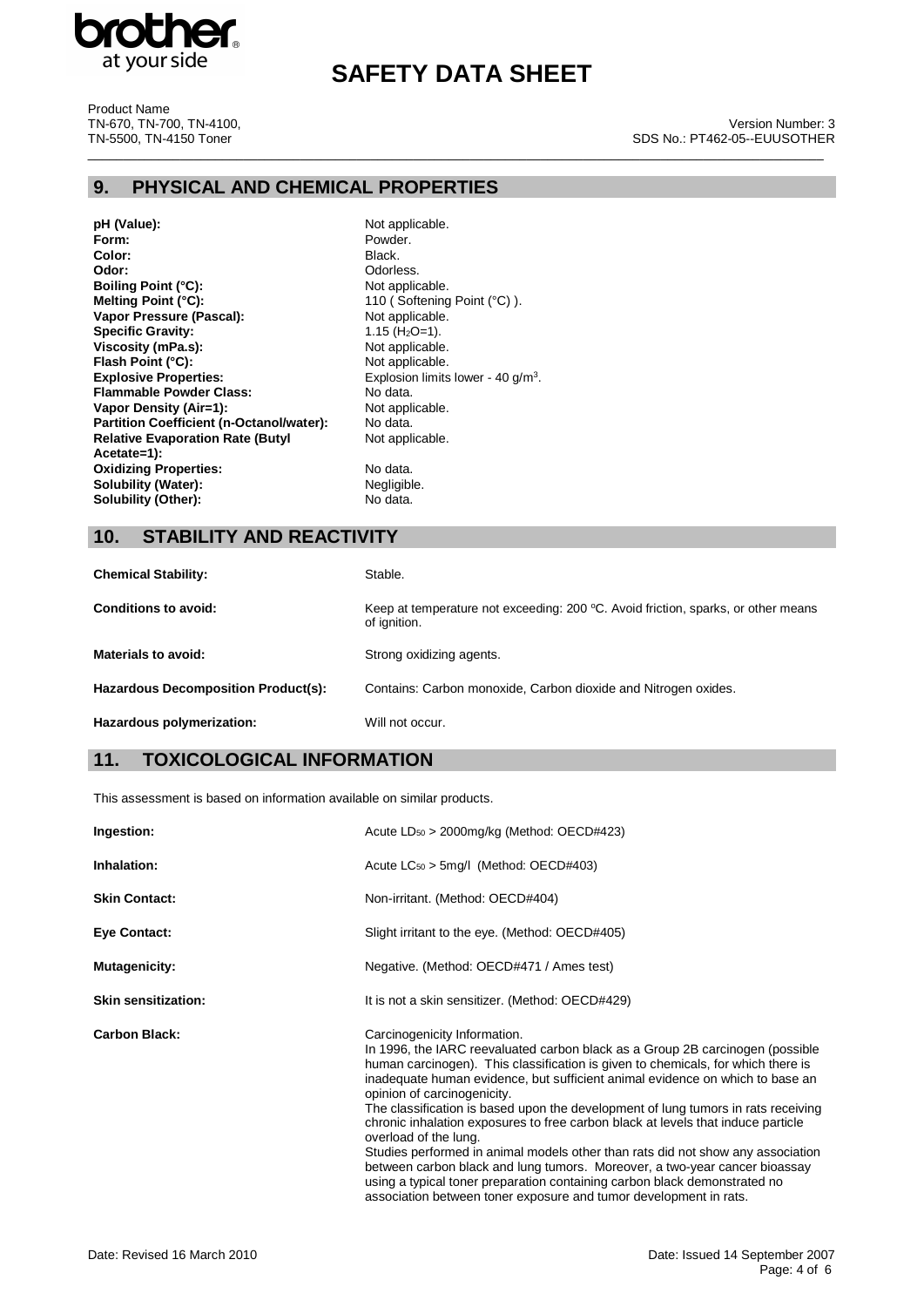

# **SAFETY DATA SHEET**

Product Name TN-670, TN-700, TN-4100, TN-5500, TN-4150 Toner

**Other ingredients of this product have not been classified as carcinogens according to IARC monographs, NTP and OSHA.**

\_\_\_\_\_\_\_\_\_\_\_\_\_\_\_\_\_\_\_\_\_\_\_\_\_\_\_\_\_\_\_\_\_\_\_\_\_\_\_\_\_\_\_\_\_\_\_\_\_\_\_\_\_\_\_\_\_\_\_\_\_\_\_\_\_\_\_\_\_\_\_\_\_\_\_\_\_\_\_\_\_\_\_\_\_\_\_\_\_\_\_\_\_\_\_\_\_\_\_\_\_\_\_\_

### **12. ECOLOGICAL INFORMATION**

No data available on the adverse effects of this product on the environment.

**Toxicity:** No data.

**Environmental Fate and Distribution:** No data.

**Persistence and Degradation:** No data.

## **13. DISPOSAL CONSIDERATIONS**

Do not put toner or toner cartridges into a fire, this can cause fire to spread with the risk of causing burn injuries. Shred toner cartridges in a dust/explosion controlled environment. Finely dispersed particles may form explosive mixtures in the air.

Dispose of in compliance with Federal, State and local regulations.

### **14. TRANSPORT INFORMATION**

Not classified according to the United Nations 'Recommendations on the Transport of Dangerous Goods'.

| <b>UN No.:</b> | None. |
|----------------|-------|
| Class:         | None. |

Not regulated under DOT, IMDG, ADR, RID, IATA.

# **15. REGULATORY INFORMATION** USA: USA: All chemicals in this product comply with TSCA rules and regulations including

| EU: | Not classified as dangerous for supply/use. (1999/45/EC, 67/548/EEC)<br>Hazard Symbol, Risk Phrases, Safety Phrases: None assigned. |
|-----|-------------------------------------------------------------------------------------------------------------------------------------|
|     |                                                                                                                                     |

**Canada:** WHMIS: Not applicable. (Manufactured article)

TSCA Section 5 (Inventory Rules).

### **16. OTHER INFORMATION**

The following sections contain revisions or new statements: All sections.

**Additional Information:** The information relates only to this product. It may not be valid, if used in combination with any other materials or in any other process, and it is based on our best knowledge as of the date of preparation (revision). **Reference:**  $-$  U.S. 29CFR Part 1910 - ACGIH Threshold Limit Values for Chemical Substances and Physical Agents and

- Biological Exposure Indices - EU Directive 91/322/EEC and 2000/39/EC
- IARC Monographs on the Evaluation Carcinogenic Risks to Humans World Health **Organization**
- NTP 11<sup>th</sup> Report on Carcinogens